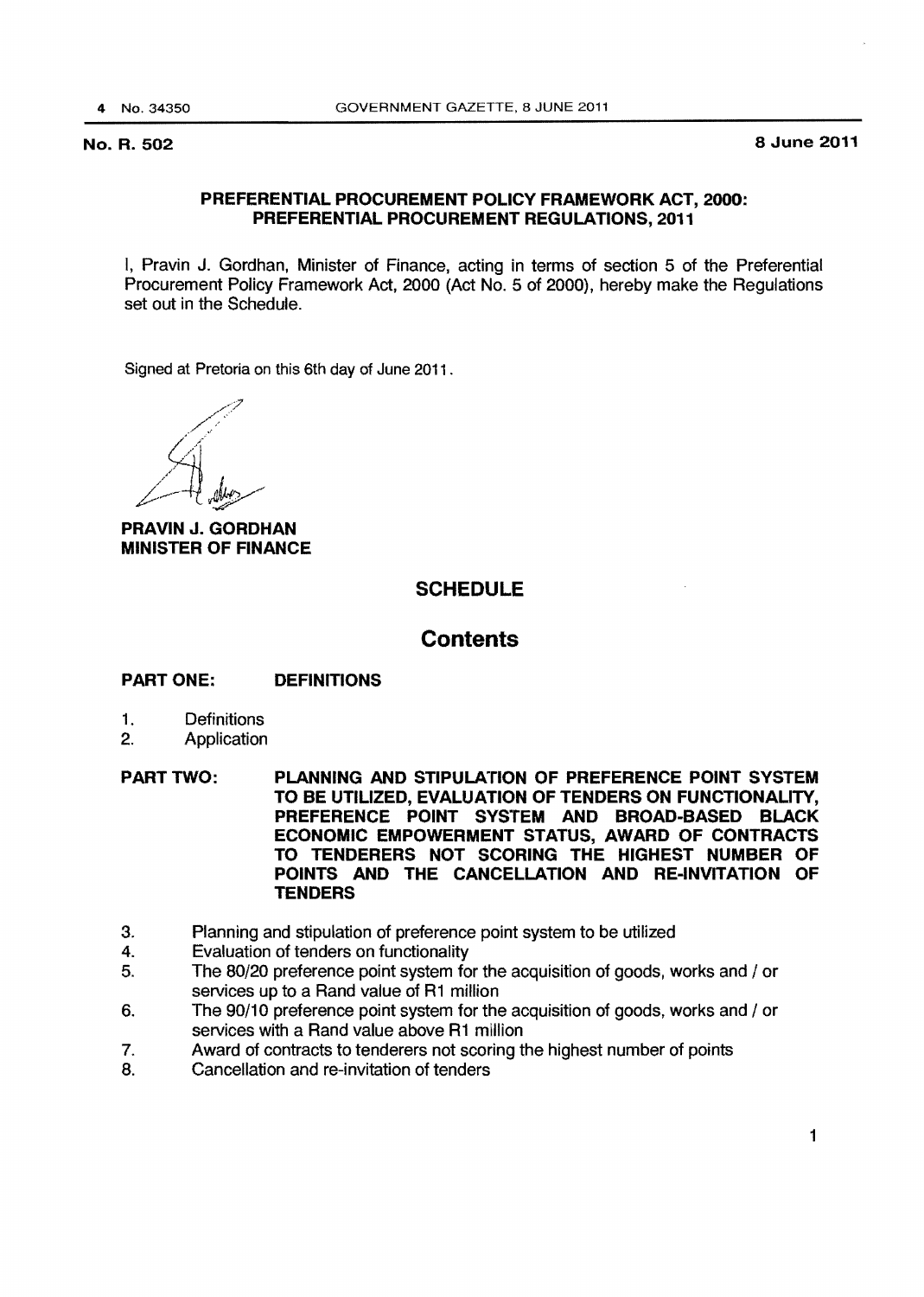## **PART THREE: LOCAL PRODUCTION AND CONTENT, B·BBEE STATUS LEVEL CERTIFICATES, CONDITIONS, DECLARATIONS, REMEDIES, TAX CLEARANCE, REPEAL OF REGULATIONS AND SHORT TITLE AND COMMENCEMENT**

- 9. Local production and content
- 10. B-BBEE status level certificates
- 11. Conditions

 $\ddot{\phantom{a}}$ 

- 12. Declarations
- 13. Remedies<br>14. Tax cleara
- Tax clearance
- 15. Repeal of regulations
- 16. Short title and commencement

## **PART ONE**

### **DEFINITIONS AND APPLICATION**

### **Definitions**

- **1.** In these Regulations, any word or expression to which a meaning has been assigned in the Act has the meaning so assigned, and, unless the context otherwise indicates-
	- (a) **"Act"** means the Preferential Procurement Policy Framework Act, 2000 (Act No.5 of 2000);
	- (b) **"all applicable taxes"** includes value-added tax, pay as you earn, income tax, unemployment insurance fund contributions and skills development levies;
	- (c) **"B-BBEE"** means broad-based black economic empowerment as defined in section 1 of the Broad-Based Black Economic Empowerment Act;
	- (d) **"B-BBEE status level of contributor"** means the B-BBEE status received by a measured entity based on its overall performance using the relevant scorecard contained in the Codes of Good Practice on Black Economic Empowerment, issued in terms of section 9(1) of the Broad-Based Black Economic Empowerment Act;
	- (e) **"Broad-Based Black Economic Empowerment Act"** means the Broad-Based Black Economic Empowerment Act, 2003 (Act No. 53 of 2003);
	- (f) **"comparative price"** means the price after the factors of a non-firm price and all unconditional discounts that can be utilized have been taken into consideration;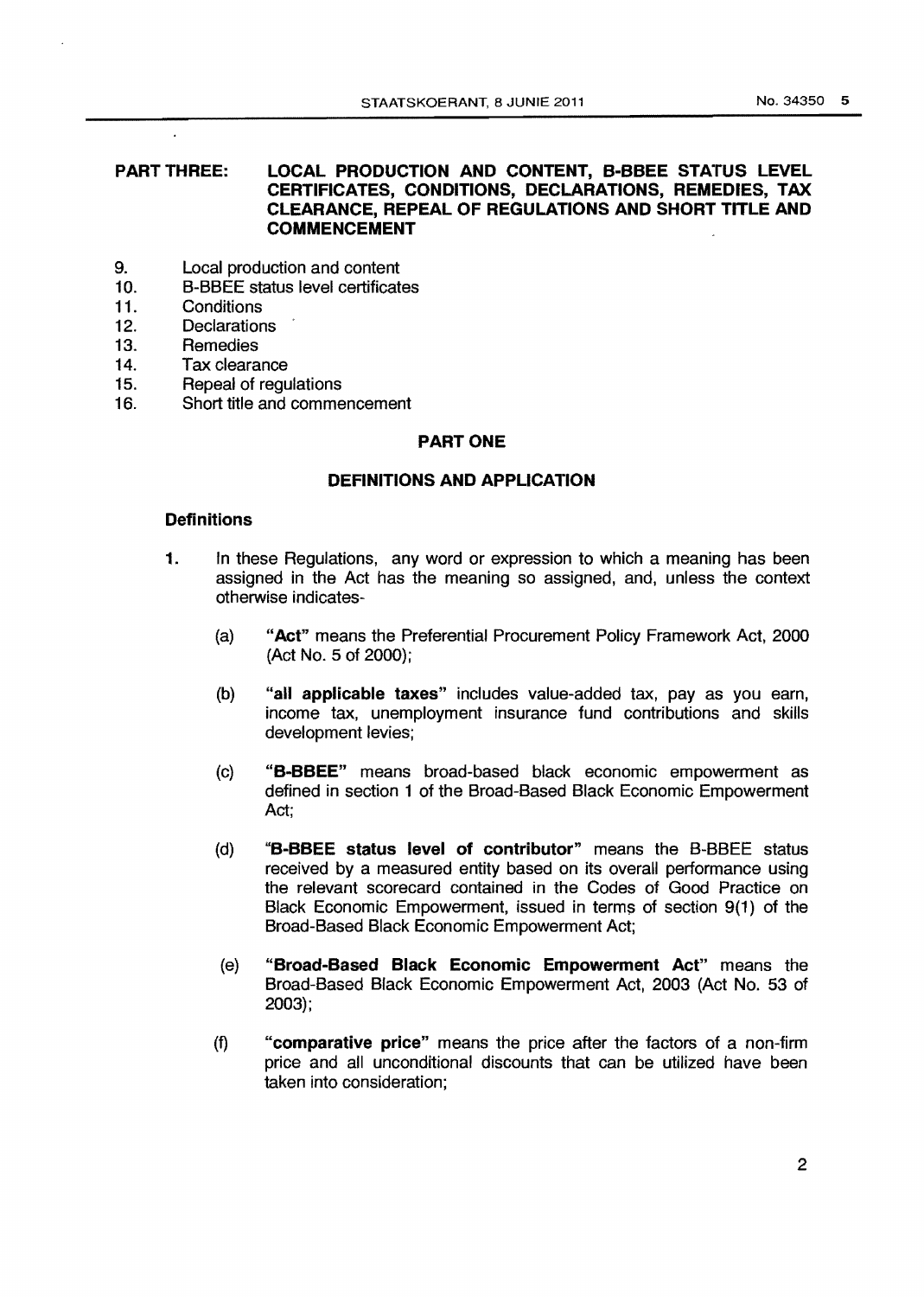- (g) **"consortium or joint venture"** means an association of persons for the purpose of combining their expertise, property, capital, efforts, skill and knowledge in an activity for the execution of a contract;
- (h) **"contract"** means the agreement that results from the acceptance of a tender by an organ of state;
- (i) **"designated sector"** means a sector, sub-sector or industry that has been designated by the Department of Trade and Industry in line with national development and industrial policies for local production, where only locally produced services, works or goods or locally manufactured goods meet the stipulated minimum threshold for local production and content;
- G) **"firm price"** means the price that is only subject to adjustments in accordance with the actual increase or decrease resulting from the change, imposition, or abolition of customs or excise duty and any other duty, levy, or tax, which, in terms of the law or regulation, is binding on the contractor and demonstrably has an influence on the price of any supplies, or the rendering costs of any service, for the execution of the contract;
- (k) **"functionality"** means the measurement according to predetermined norms, as set out in the tender documents, of a service or commodity that is designed to be practical and useful, working or operating, taking into account, among other factors, the quality, reliability, viability and durability of a service and the technical capacity and ability of a tenderer;
- (I) **"imported content"** means that portion of the tender price represented by the cost of components, parts or materials which have been or are still to be imported (whether by the supplier or its subcontractors) and which costs are inclusive of the costs abroad, plus freight and other direct importation costs, such as landing costs, dock dues, import duty, sales duty or other similar tax or duty at the South African port of entry;
- (m) **"local content"** means that portion of the tender price which is not included in the imported content, provided that local manufacture does take place;
- (n) **"non-firm prices"** means all prices other than ''firm" prices;
- (o) **"person"** includes a juristic person;
- (p) **"stipulated minimum threshold"** means that portion of local production and content as determined by the Department of Trade and Industry;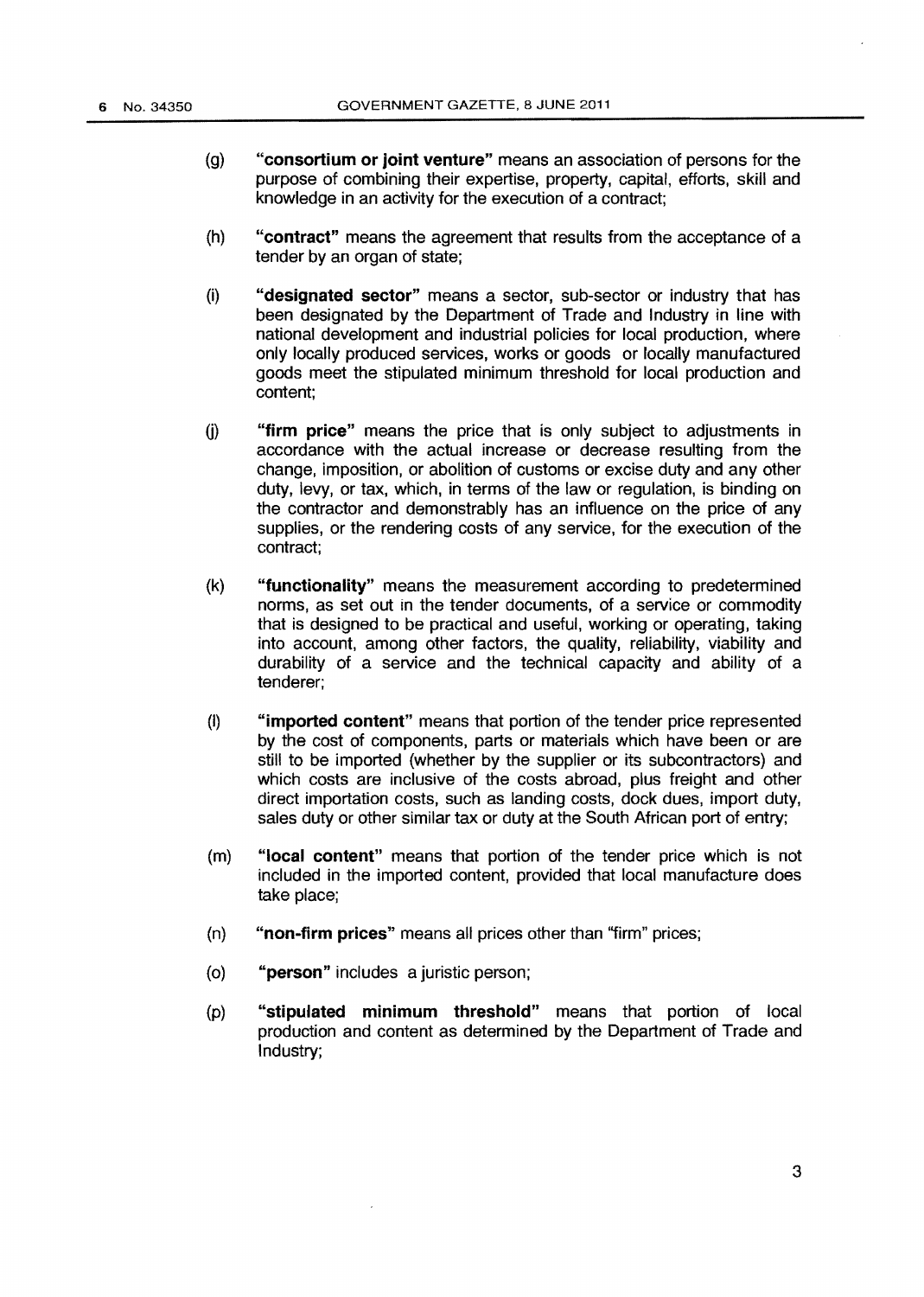- (q) **"rand value"** means the total estimated value of a contract in South African currency, calculated at the time of tender invitations, and includes all applicable taxes and excise duties;
- (r) **"sub-contract"** means the primary contractor's assigning, leasing, making out work to, or employing, another person to support such primary contractor in the execution of part of a project in terms of the contract;
- (s) **"tender"** means a written offer in a prescribed or stipulated form in response to an invitation by an organ of state for the provision of services, works or goods, through price quotations, advertised competitive tendering processes or proposals;
- (t) **"total revenue"** bears the same meaning assigned to this expression in the Codes of Good Practice on Black Economic Empowerment, issued in terms of section 9(1) of the Broad-Based Black Economic Empowerment Act and promulgated in the Government Gazette on 9 February 2007;
- (u) **"trust"** means the arrangement through which the property of one person is made over or bequeathed to a trustee to administer such property for the benefit of another person; and
- (v) **"trustee"** means any person, including the founder of a trust, to whom property is bequeathed in order for such property to be administered for the benefit of another person.

# **Application**

2. (1) These regulations apply to organs of state as contemplated in section 1 (iii) of the Act and all public entities listed in schedules 2, 3A, 3B, 3C and 30 to the Public Finance Management Act, 1999, Act No. 1 of 1999, (as amended by Act 29 of 1999) and municipal entities.

(2) An organ of state contemplated in sub-regulation (1) must, unless the Minister of Finance has directed otherwise, only apply a preferential procurement system which is in accordance with the Act and these regulations.

# **PART TWO**

**PLANNING AND STIPULATION OF PREFERENCE POINT SYSTEM TO BE UTILIZED, EVALUATION OF TENDERS ON FUNCTIONALITY, PREFERENCE POINT SYSTEM AND BROAD-BASED BLACK ECONOMIC EMPOWERMENT STATUS, AWARD OF CONTRACTS TO TENDERERS NOT SCORING THE HIGHEST NUMBER OF POINTS AND THE CANCELLATION AND RE-INVITATION OF TENDERS** 

# **Planning and stipulation of preference point system to be utilized**

3. An organ of state must, prior to making an invitation for tenders-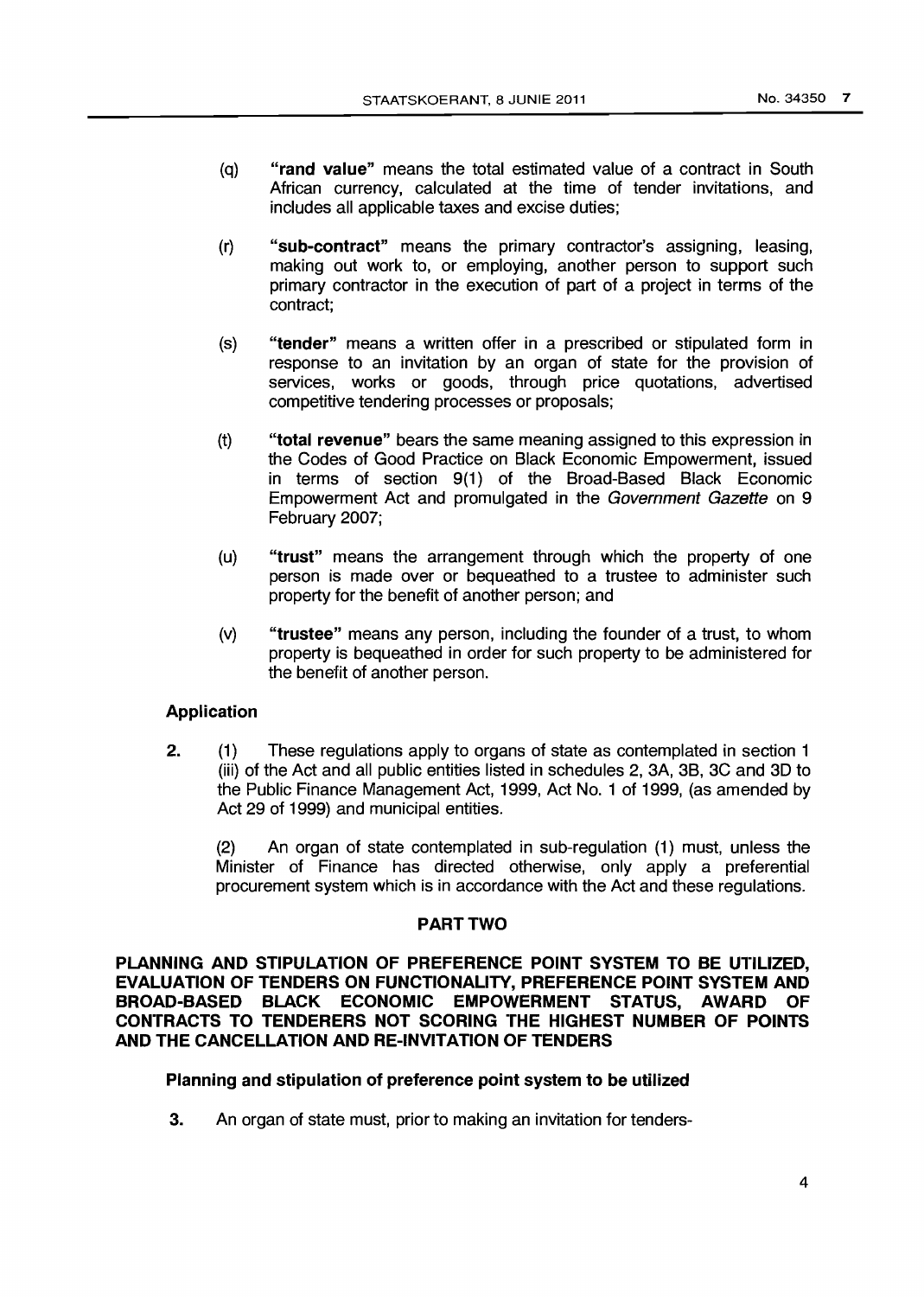- (a) properly plan for, and, as far as possible, accurately estimate the costs of the provision of services, works or goods for which an invitation for tenders is to be made;
- (b) determine and stipulate the appropriate preference point system to be utilized in the evaluation and adjudication of the tenders; and
- (c) determine whether the services, works or goods for which an invitation for tenders is to be made has been designated for local production and content in terms of regulation 9.

### **Evaluation of tenders on functionality**

- **4.** (1) An organ of state must indicate in the invitation to submit a tender if that tender will be evaluated on functionality.
	- (2) The evaluation criteria for measuring functionality must be objective.
	- (3) When evaluating tenders on functionality, the-
		- (a) evaluation criteria for measuring functionality;<br>(b) weight of each criterion:
		- (b) weight of each criterion;<br>(c) applicable values; and
		- applicable values; and
		- (d) minimum qualifying score for functionality,

must be clearly specified in the invitation to submit a tender.

- (4) No tender must be regarded as an acceptable tender if it fails to achieve the minimum qualifying score for functionality as indicated in the tender invitation.
- (5) Tenders that have achieved the minimum qualification score for functionality must be evaluated further in terms of the preference point systems prescribed in regulations 5 and 6.

# **The 80/20 preference point system for acquisition of services, works or goods up to a Rand value of R1 million**

**5.** (1) (a) The following formula must be used to calculate the points for price in respect of tenders (including price quotations) with a Rand value equal to, or above R 30 000 and up to a Rand value of R1 000 000 (all applicable taxes included):

$$
Ps = 80 \left( 1 - \frac{Pt - P \min}{P \min} \right)
$$

**Where** 

- Ps = Points scored for comparative price of tender or offer under consideration;
- $Pt =$  Comparative price of tender or offer under consideration; and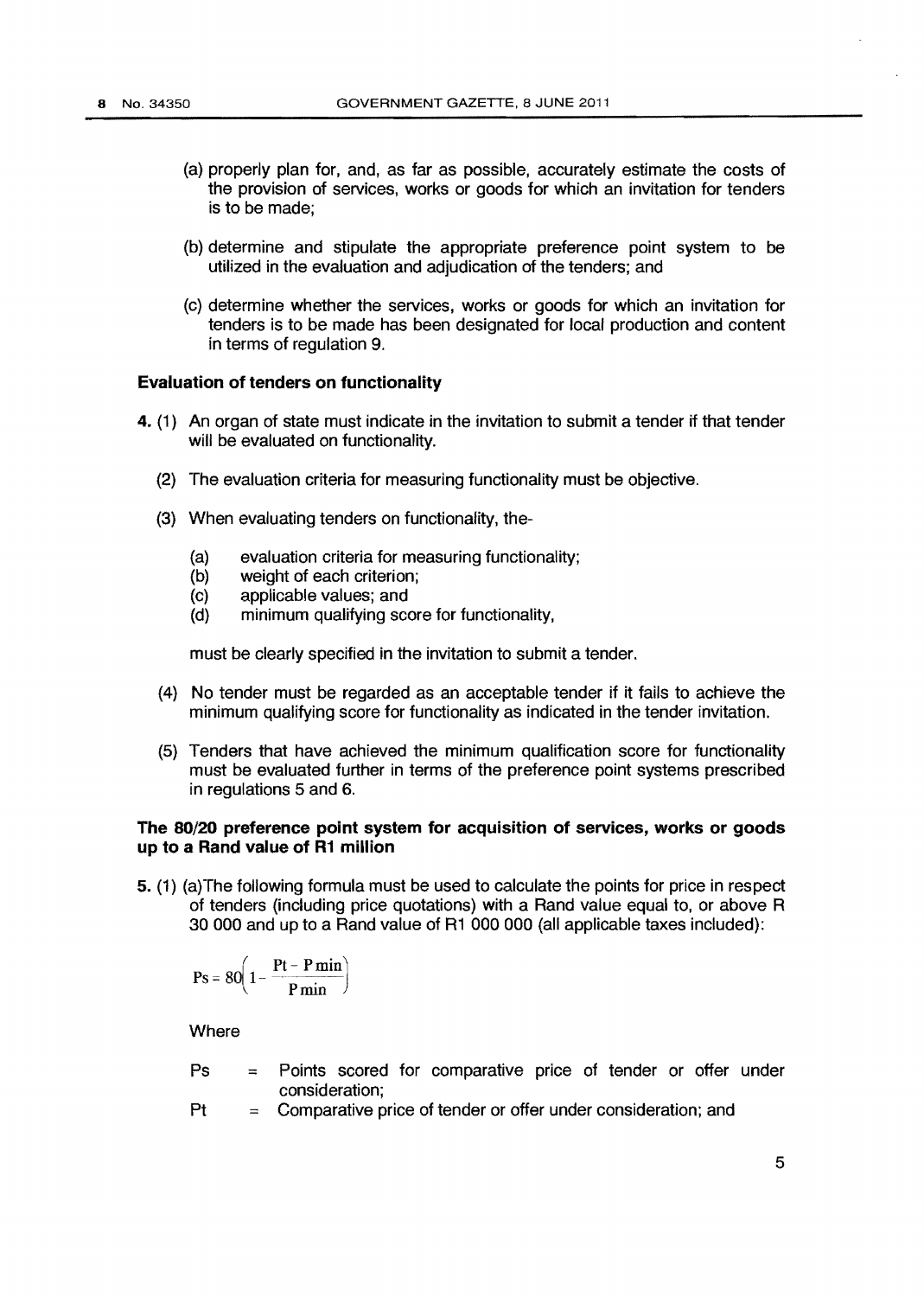Pmin = Comparative price of lowest acceptable tender or offer.

(b) Organs of state may apply the formula in paragraph (a) for price quotations with a value less than R 30 000, if and when appropriate:

(2) Subject to sub-regulation (3), points must be awarded to a tenderer for attaining the 8-88EE status level of contributor in accordance with the table below.

| <b>B-BBEE Status Level of Contributor</b> | <b>Number of Points</b> |
|-------------------------------------------|-------------------------|
|                                           | 20                      |
|                                           | 18                      |
|                                           | 16                      |
|                                           | 12                      |
|                                           |                         |
|                                           |                         |
|                                           |                         |
|                                           |                         |
| Non-compliant contributor                 |                         |

- (3) A maximum of 20 points may be allocated in accordance with sub-regulation (2).
- (4) The points scored by a tenderer in respect of 8-88EE contribution contemplated in sub-regulation (2) must be added to the points scored for price as calculated in accordance with sub-regulation (1 ).
- (5) Subject to regulation 7, the contract must be awarded to the tenderer who scores the highest total number of points.

### The 90/10 preference point system for acquisition of services, works or goods with a Rand value above R1 million

6. (1) The following formula must be used to calculate the points for price in respect of tenders with a Rand value above R1 000 000 (all applicable taxes included):

$$
Ps = 90 \left( 1 - \frac{Pt - P \min}{P \min} \right)
$$

**Where** 

- $Ps =$ Points scored for comparative price of tender or offer under consideration;
- $Pt =$ Comparative price of tender or offer under consideration; and
- $Pmin =$ Comparative price of lowest acceptable tender or offer.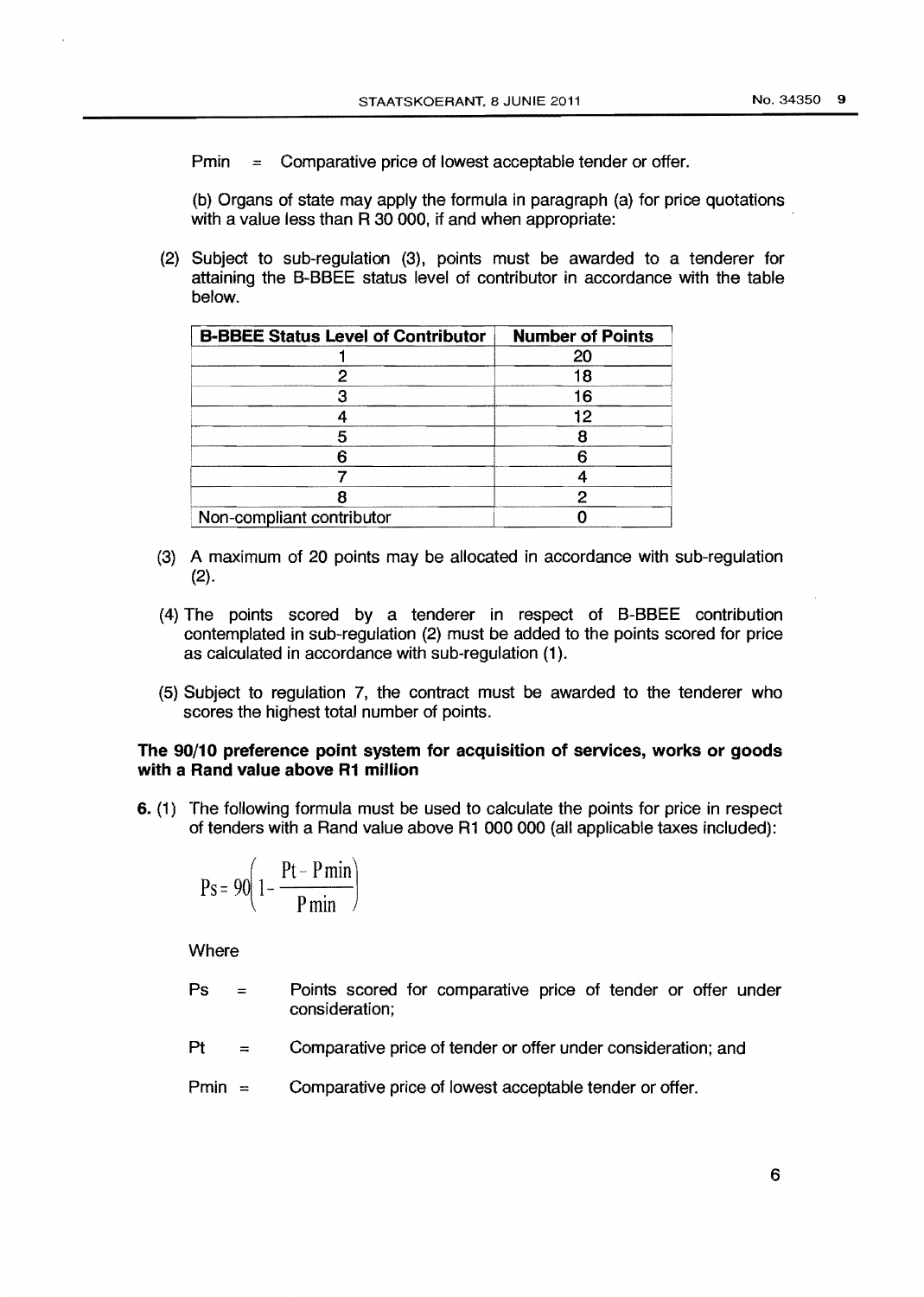(2) Subject to sub-regulation (3), points must be awarded to a tenderer for attaining their B-BBEE status level of contributor in accordance with the table below:

| <b>B-BBEE Status Level of Contributor</b> | <b>Number of Points</b> |
|-------------------------------------------|-------------------------|
|                                           |                         |
|                                           |                         |
|                                           |                         |
|                                           |                         |
|                                           |                         |
|                                           |                         |
|                                           |                         |
|                                           |                         |
| Non-compliant contributor                 |                         |

- (3) A maximum of 10 points may be allocated in accordance with sub-regulation (2).
- (4) The points scored by a tenderer in respect of the level of B-BBEE contribution contemplated in sub-regulation (2) must be added to the points scored for price as calculated in accordance with sub-regulation (1).
- (5) Subject to regulation 7, the contract must be awarded to the tenderer who scores the highest total number of points.

#### **Award of contracts to tenderers not scoring the highest number of points**

**7.** (1) A contract may be awarded to a tenderer that did not score the highest total number of points, only in accordance with section 2 (1) (f) of the Act.

### **Cancellation and re-invitation of tenders**

**8. (1)** (a) In the event that, in the application of the 80/20 preference point system as stipulated in the tender documents, all tenders received exceed the estimated Rand value of R1 000 000, the tender invitation must be cancelled.

(b) If one or more of the acceptable tenders received are within the prescribed threshold of R **1** 000 000, all tenders received must be evaluated on the 80/20 preference point system.

(2) (a) In the event that, in the application of the 90/10 preference point system as stipulated in the tender documents, **all** tenders received are equal to, or below R1 000 000, the tender must be cancelled.

(b) If one or more of the acceptable tenders received are above the prescribed threshold of R 1 000 000, all tenders received must be evaluated on the 90/10 preference point system.

(3) An organ of state which has cancelled a tender invitation as contemplated in sub-regulations  $(1)(a)$  and  $(2)(a)$  must re-invite tenders and must, in the tender documents, stipulate the correct preference point system to be applied.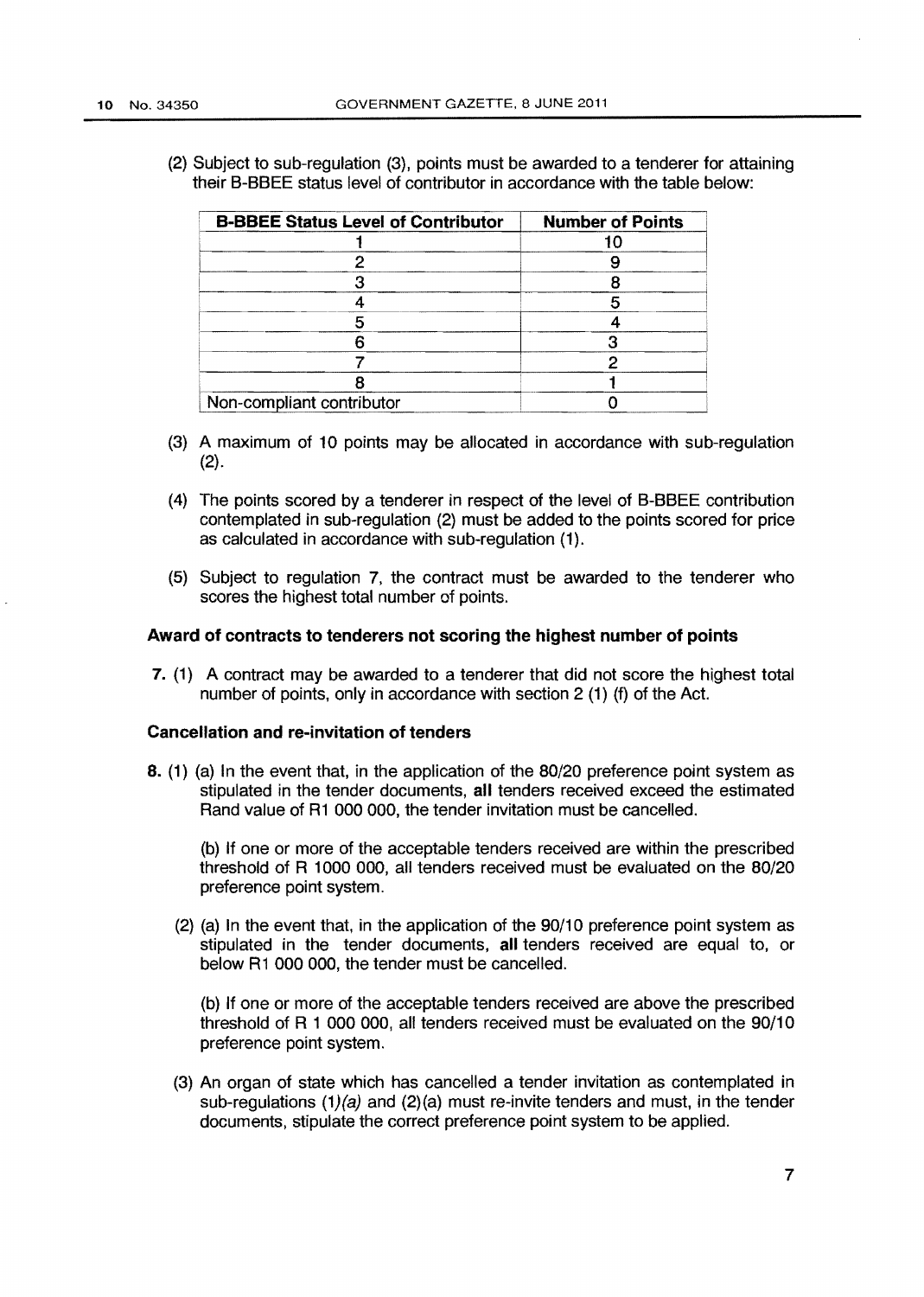(4) An organ of state may, prior to the award of a tender, cancel a tender if-

- (a) due to changed circumstances, there is no longer a need for the services, works or goods requested; or
- (b) funds are no longer available to cover the total envisaged expenditure; or
- (c) no acceptable tenders are received.
- (5) The decision to cancel a tender in terms of sub-regulation (4) must be published in the Government Tender Bulletin or the media in which the original tender invitation was advertised.

### **PART THREE**

# **LOCAL PRODUCTION AND CONTENT, 8-BBEE STATUS LEVEL CERTIFICATES, CONDITIONS, DECLARATIONS, REMEDIES, TAX CLEARANCE, REPEAL OF REGULATIONS AND SHORT TITLE AND COMMENCEMENT**

### **Local Production and Content**

- **9.** (1) An organ of state must, in the case of designated sectors, where in the award of tenders local production and content is of critical importance, advertise such tenders with a specific tendering condition that only locally produced goods, services or works or locally manufactured goods, with a stipulated minimum threshold for local production and content will be considered.
	- (2) The National Treasury will issue instructions, circulars and guidelines to all organs of state, with specific reporting mechanisms to ensure compliance with sub-regulation (1).
	- (3) Where there is no designated sector, an organ of state may include, as a specific tendering condition, that only locally produced services, works or goods or locally manufactured goods with a stipulated minimum threshold for local production and content, will be considered, on condition that such prescript and threshold(s) are in accordance with the specific directives issued for this purpose by the National Treasury in consultation with the Department of Trade and Industry.
	- (4) Every tender issued in terms of regulation 9 must be measurable and audited.
	- (5) Where necessary, for tenders referred to in sub-regulations (1) and (3), a twostage tendering process may be followed, where the first stage involves functionality and minimum threshold for local production and content and the second stage price and B-BBEE with the possibility of price negotiations only with the short listed tenderer/s.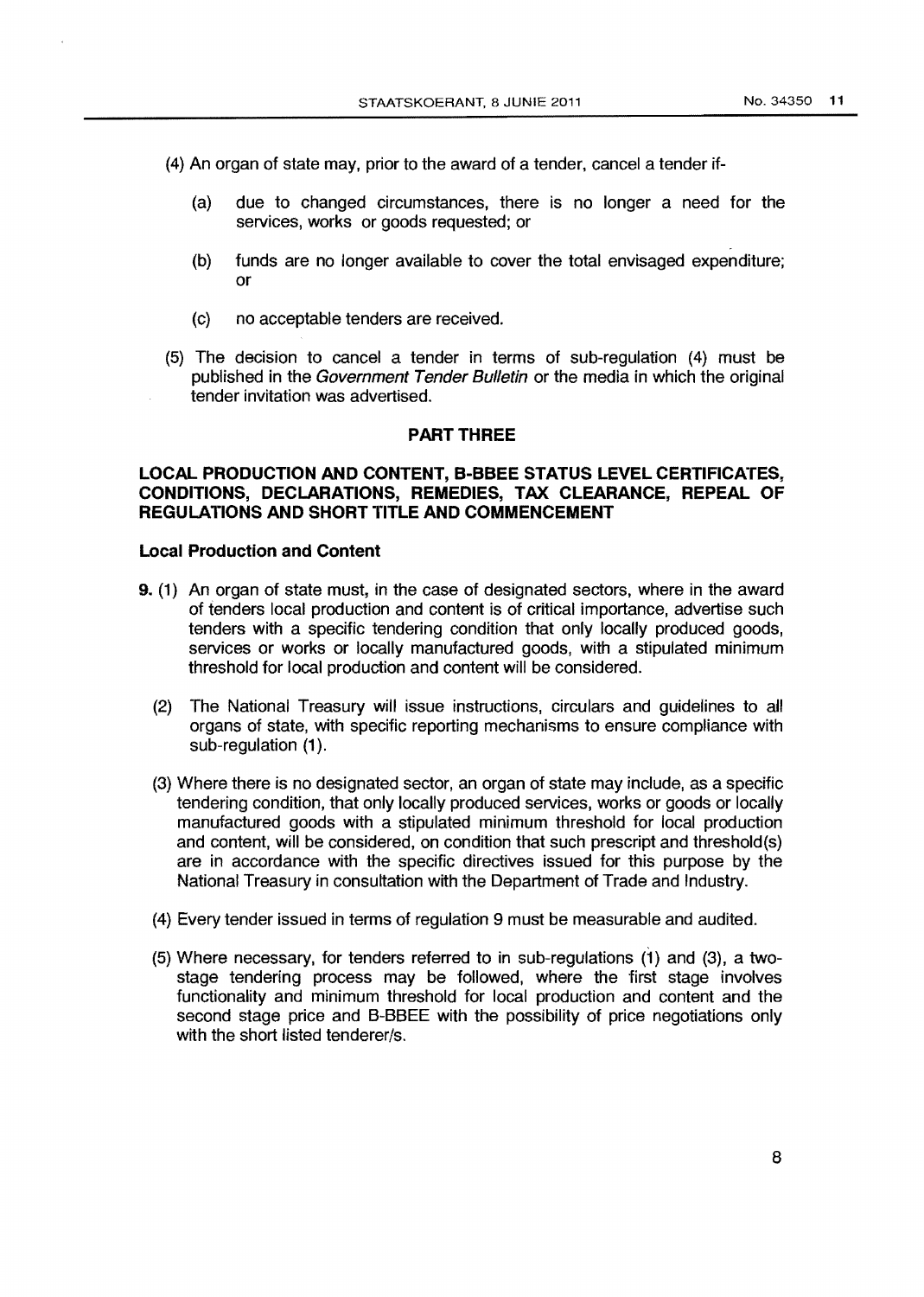### Broad-Based Black Economic Empowerment Status Level Certificates

- 10. (1) Tenderers with annual total revenue of R5 million or less qualify as Exempted Micro Enterprises (EMEs) in terms of the Broad-Based Black Economic Empowerment Act, and must submit a certificate issued by a registered auditor, accounting officer (as contemplated in section 60(4) of the Close Corporation Act, 1984 (Act No. 69 of 1984)) or an accredited verification agency.
	- (2) Tenderers other than Exempted Micro-Enterprises (EMEs) must submit their original and valid B-BBEE status level verification certificate or a certified copy thereof, substantiating their B-BBEE rating.
	- (3) The submission of such certificates must comply with the requirements of instructions and guidelines issued by the National Treasury and be in accordance with notices published by the Department of Trade and Industry in the Government Gazette.
	- (4) The B-BBEE status level attained by the tenderer must be used to determine the number of points contemplated in regulations 5 (2) and 6 (2).

# **Conditions**

- 11. (1) Only a tenderer who has completed and signed the declaration part of the tender documentation may be considered.
	- (2) An organ of state must. when calculating comparative prices, take into account any discounts which have been offered unconditionally.
	- (3) A discount which has been offered conditionally must, despite not being taken into account for evaluation purposes, be implemented when payment is effected.
- (4) Points scored must be rounded off to the nearest 2 decimal places.
- (5) (a) In the event that two or more tenders have scored equal total points, the successful tender must be the one scoring the highest number of preference points for B-BBEE.
	- (b) However, when functionality is part of the evaluation process and two or more tenders have scored equal points including equal preference points for B-BBEE, the successful tender must be the one scoring the highest score for functionality.
	- (c) Should two or more tenders be equal in all respects, the award shall be decided by the drawing of lots.
- (6) A trust, consortium or joint venture will qualify for points for their B-BBEE status level as a legal entity, provided that the entity submits their B-BBEE status level certificate.
- (7) A trust, consortium or joint venture will qualify for points for their B-BBEE status level as an unincorporated entity, provided that the entity submits their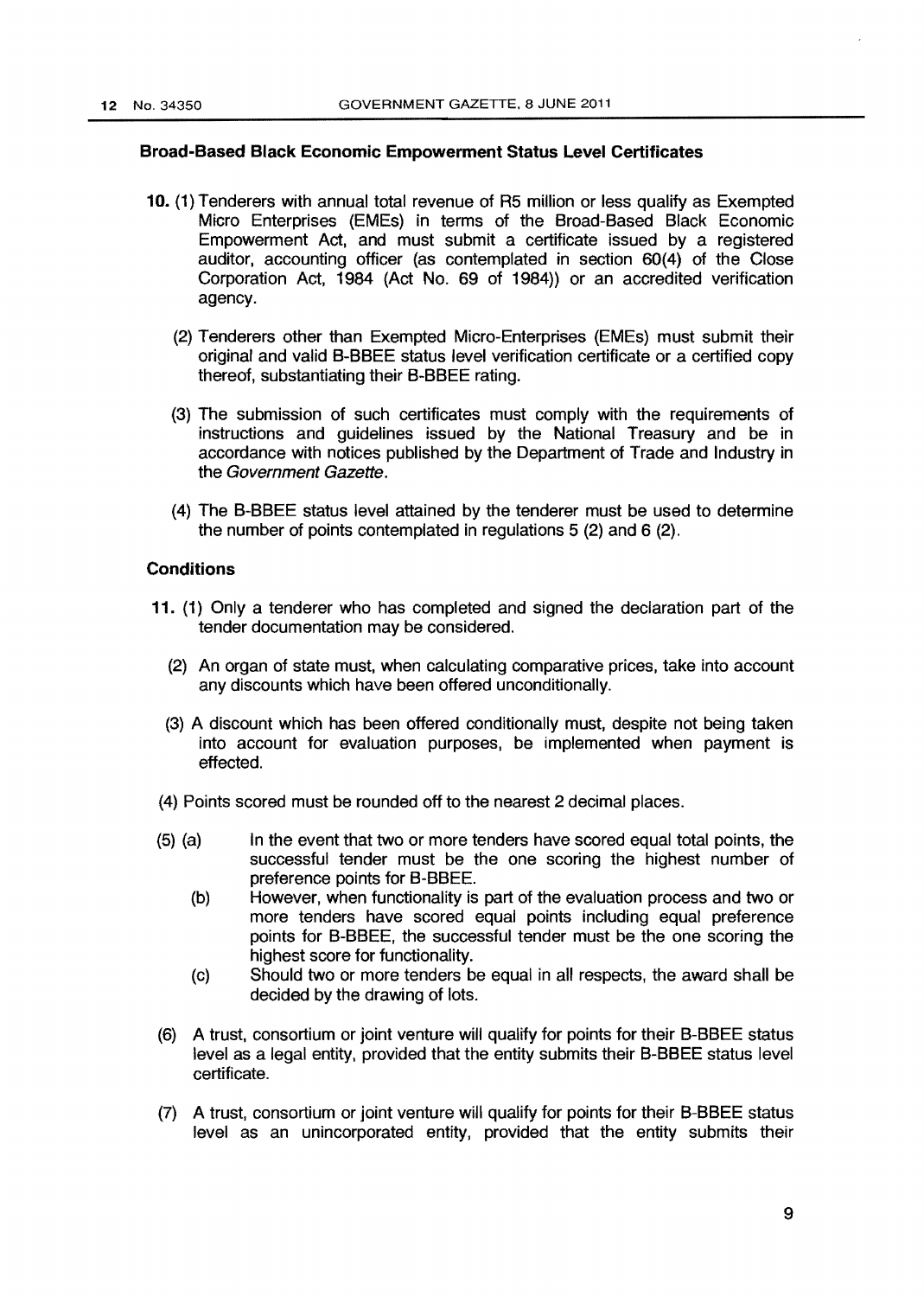consolidated B-BBEE scorecard as if they were a group structure and that such a consolidated B-BBEE scorecard is prepared for every separate tender.

- (8) A person must not be awarded points for B-BBEE status level if it is indicated in the tender documents that such a tenderer intends sub-contracting more than 25% of the value of the contract to any other enterprise that does not qualify for at least the points that such a tenderer qualifies for, unless the intended subcontractor is an exempted micro enterprise that has the capability and ability to execute the sub-contract.
- (9) A person awarded a contract may not sub-contract more than 25% of the value of the contract to any other enterprise that does not have an equal or higher B-BBEE status level than the person concerned, unless the contract is subcontracted to an exempted micro enterprise that has the capability and ability to execute the sub-contract.
- (10)A person awarded a contract in relation to a designated sector, may not subcontract in such a manner that the local production and content of the overall value of the contract is reduced to below the stipulated minimum threshold.
- (11) When an organ of state is in need of a service provided by only tertiary institutions, such services must be procured through a tendering process from the identified tertiary institutions.
- (12) Tertiary institutions referred to in sub-regulation (11) will be required to submit their B-BBEE status in terms of the specialized scorecard contained in the B-BBEE Codes of Good Practice.
- (13) (a) Should an organ of state require a service that can be provided by one or more tertiary institutions or public entities and enterprises from the private sector, the appointment of a contractor must be done by means of a tendering process;
	- (b) Public entities will be required to submit their B-BBEE status in terms of the specialized scorecard contained in the B-BBEE Codes of Good Practice.

#### **Declarations**

- 12. A tender must, in the manner stipulated in the tender document, declare that-
	- (a) the information provided is true and correct;
	- (b) the signatory to the tender document is duly authorised; and
	- (c) documentary proof regarding any tendering issue will, when required, be submitted to the satisfaction of the relevant organ of state.

## **Remedies**

13. (1) An organ of state must, upon detecting that-